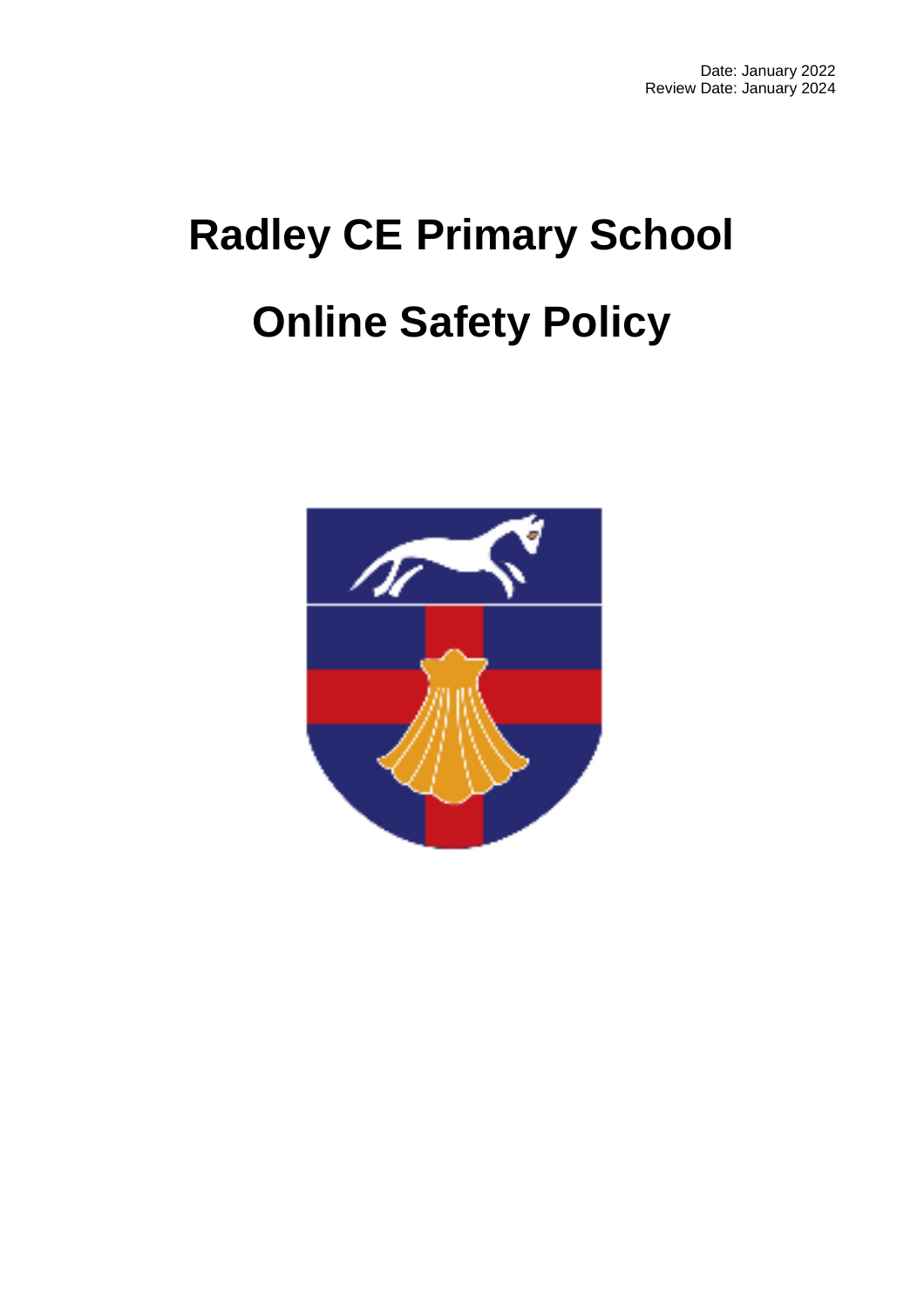# **Contents**

| Appendix 2: acceptable use agreement (Staff, Governors, Volunteers and Visitors) 10 |  |
|-------------------------------------------------------------------------------------|--|
|                                                                                     |  |
|                                                                                     |  |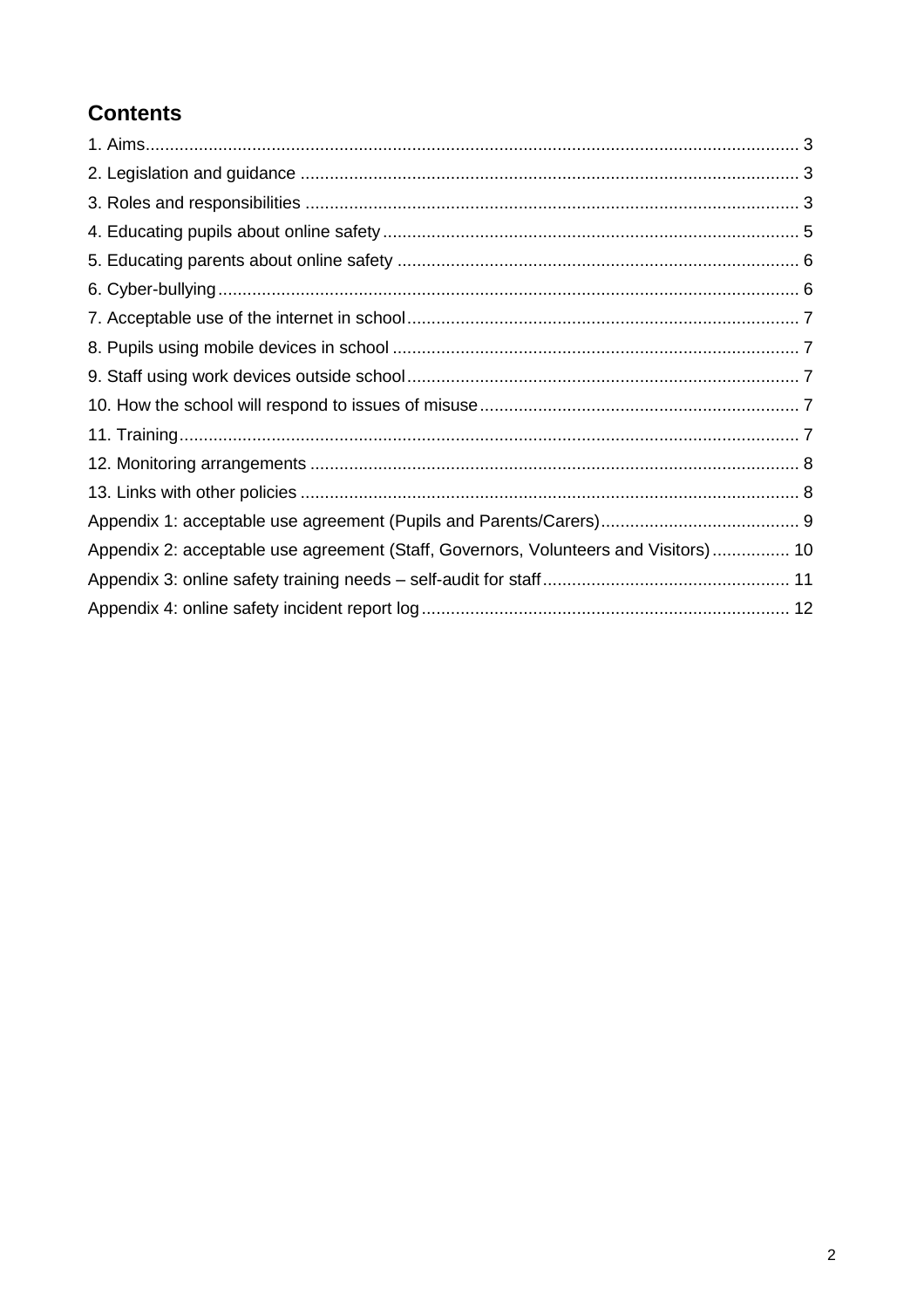#### **1. Aims**

Our school aims to:

Have robust processes to ensure the online safety of children, staff, volunteers and governors Deliver an effective approach to online safety, which empowers us to protect and educate the whole school community in its use of technology.

Establish clear mechanisms to identify, intervene and escalate an incident, where appropriate

#### **2. Legislation and guidance**

This policy is based on the Department for Education's statutory safeguarding guidance, Keeping [Children Safe in Education](https://www.gov.uk/government/publications/keeping-children-safe-in-education--2) Sept 2018, and its advice for schools on [preventing and tackling](https://www.gov.uk/government/publications/preventing-and-tackling-bullying)  [bullying](https://www.gov.uk/government/publications/preventing-and-tackling-bullying) and [searching, screening and confiscation.](https://www.gov.uk/government/publications/searching-screening-and-confiscation) It also refers to the Department's guidance on protecting children [from radicalisation.](https://www.gov.uk/government/publications/protecting-children-from-radicalisation-the-prevent-duty) It reflects existing legislation, including but not limited to the [Education Act 1996](https://www.legislation.gov.uk/ukpga/1996/56/contents) (as amended), the [Education and Inspections Act 2006](https://www.legislation.gov.uk/ukpga/2006/40/contents) and the [Equality Act](https://www.legislation.gov.uk/ukpga/2010/15/contents)  [2010.](https://www.legislation.gov.uk/ukpga/2010/15/contents) In addition, it reflects the [Education Act 2011,](http://www.legislation.gov.uk/ukpga/2011/21/contents/enacted) which has given teachers stronger powers to tackle cyber-bullying by, if necessary, searching for and deleting inappropriate images or files on pupils' electronic devices where they believe there is a 'good reason' to do so. The policy also takes into account the [National Curriculum computing programmes of study.](https://www.gov.uk/government/publications/national-curriculum-in-england-computing-programmes-of-study)

#### **3. Roles and responsibilities**

**Governors** are responsible for the approval of the Online Safety Policy and for reviewing the effectiveness of the policy.

The **headteacher** – **Claire homas** - has a duty of care for ensuring the safety (including e-safety) of members of the school community. The headteacher is aware of the procedures to be followed in the event of a serious online safety allegation being made against a member of staff. In her role as Designated Safeguarding Lead (DSL), the headteacher is trained in e-safety issues and aware of the potential for serious child protection / safeguarding issues to arise from:

- sharing of personal data
- access to illegal / inappropriate materials
- inappropriate on-line contact with adults / strangers; potential / actual grooming incidents
- cyber-bullying

It is the responsibility of the headteacher to confirm that the technical support service provider (Koala IT) carries out measures, which ensure that:

- the school's technical infrastructure is secure and is not open to misuse or malicious attack.
- the school meets required e-safety technical requirements and any Local Authority online safety policies and guidance that may apply.

#### The **IT Subject Leader** – Anne Quigley

- takes day-to-day responsibility for e-safety issues.
- has a leading role in establishing and reviewing the school e-safety documents.
- ensures that all staff are aware of the procedures that need to be followed in the event of an online safety incident taking place.
- liaises with the technical support service provider: Koala IT.

#### **Teaching and support staff** are responsible for ensuring that they

- have an up to date awareness of e-safety and of current school e-safety policy / practices.
- have read, understood and agreed to the Acceptable Usage Policy for Staff.
- report any suspected misuse or problem to the headteacher.
- Ensure pupils understand and follow the Acceptable Usage Policy for Pupils

**Pupils** are responsible for using the school digital technology systems in accordance with the Acceptable Usage Policy for Pupils.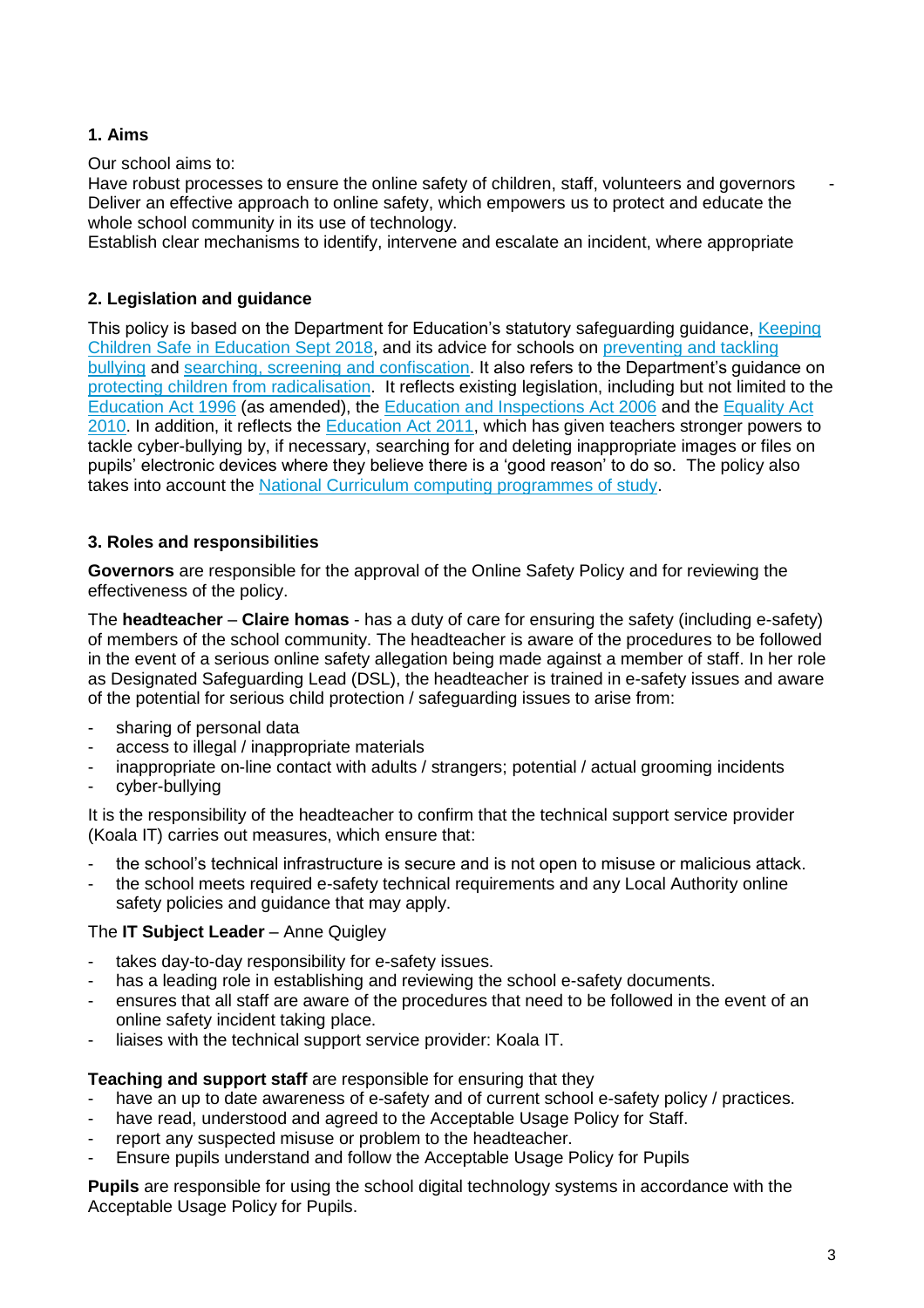#### **3.1 The Governing Body**

The governing body has overall responsibility for monitoring this policy and holding the headteacher to account for its implementation.

The governing board will ensure there are regular meetings with appropriate staff to discuss online safety, and monitor any online safety logs as provided by the designated safeguarding lead (DSL). The link governor overseeing online safety is Sue Sowden – the school's Safeguarding Governor

Governors will ensure they have read and understand this policy, agree and adhere to the terms on acceptable use of the school's IT systems and the internet (Appendix 2)

#### **3.2 The Headteacher**

The headteacher is responsible for ensuring that staff understand this policy, and that it is being implemented consistently throughout the school.

#### **3.3 The Designated Safeguarding Lead**

Details of the school's Designated Safeguarding Lead (DSL) – Claire Thomas; and Deputy Safeguarding Leads - Julie Ilsley and Heather Sparks, are set out in our Child Protection Policy.

The DSL takes lead responsibility for online safety in school, in particular:

In ensuring that staff understand this policy and that it is being implemented consistently throughout the school

Working with the technical support service provider (Koala IT – Stuart Wicker) and IT Subject Lead – Anne Quigley, as necessary, to address any online safety issues or incidents

Ensuring that any online safety incidents are logged (see Appendix 4) and dealt with appropriately in line with this policy

Ensuring that any incidents of cyber-bullying are logged and dealt with appropriately in line with the school behaviour policy

Updating and ensuring delivery of staff training on online safety (Appendix 3 self-audit for staff on online safety training needs)

Liaising with other agencies and/or external services if necessary

Ensuring the provision of regular reports on online safety in school to the governing board

#### **3.4 The Technical Support Service Provider (Koala IT)**

The technical support service provider (Koala IT) is responsible for:

Putting in place appropriate filtering and monitoring systems, which are updated on a regular basis and keep pupils safe from potentially harmful and inappropriate content and contact online while at school, including terrorist and extremist material

Ensuring that the school's IT systems are secure and protected against viruses and malware, and that such safety mechanisms are updated regularly

Conducting full security checks and monitoring the school's IT systems on a regular basis

Blocking access to potentially dangerous sites and, where possible, preventing the downloading of potentially dangerous files

#### **3.5 The IT Staff Lead**

The IT Lead is responsible for:

Ensuring that any online safety incidents, including any incidents of cyber-bullying, are logged (see Appendix 4) and dealt with appropriately in line with this policy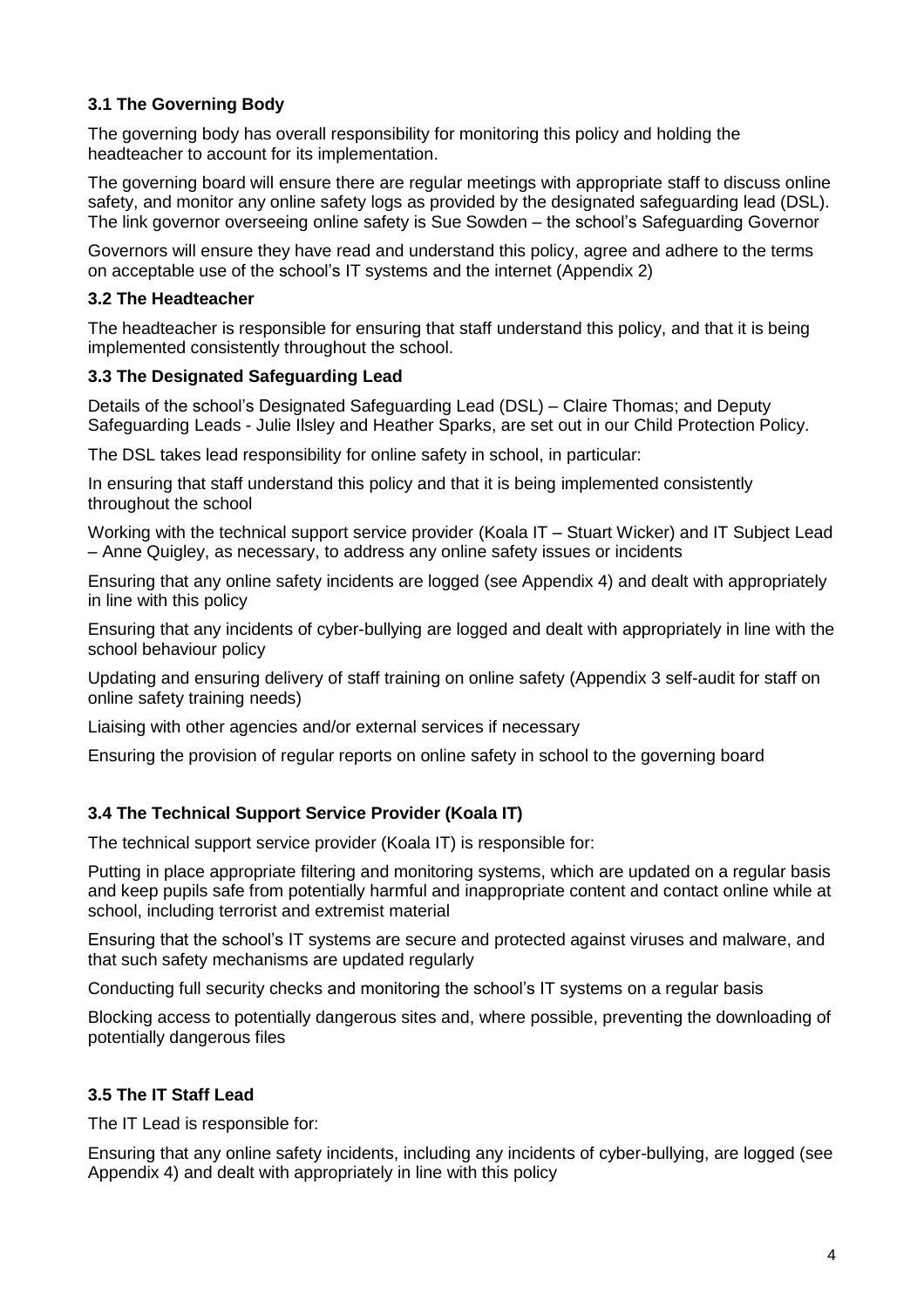#### **3.6 All Staff and volunteers**

All staff, including contractors and agency staff, and volunteers are responsible for:

Maintaining an understanding of this policy, and implementing it consistently.

Agreeing and adhering to the terms on acceptable use of the school's IT systems and the internet (Appendix 2), and ensuring that pupils follow the school's terms on acceptable use (Appendix 1)

Working with the DSL to ensure that any online safety incidents are logged (see Appendix 4) and dealt with appropriately in line with this policy

Ensuring that any incidents of cyber-bullying are dealt with appropriately in line with the school behaviour policy

#### **3.7 Parents**

Parents are expected to:

Notify a member of staff or the headteacher of any concerns or queries regarding this policy

Ensure their child has read, understood and agreed to the terms on acceptable use of the school's IT systems and internet (Appendix 1)

Parents can seek further guidance on keeping children safe online from the following organisations and websites:

What are the issues?, UK Safer Internet Centre: [https://www.saferinternet.org.uk/advice](https://www.saferinternet.org.uk/advice-centre/parents-and-carers/what-are-issues)[centre/parents-and-carers/what-are-issues](https://www.saferinternet.org.uk/advice-centre/parents-and-carers/what-are-issues)

Hot topics, Childnet International:<http://www.childnet.com/parents-and-carers/hot-topics>

Parent factsheet, Childnet International:<http://www.childnet.com/ufiles/parents-factsheet-09-17.pdf>

#### **3.8 Visitors and members of the community**

Visitors and members of the community who use the school's IT systems or internet will be made aware of this policy, when relevant, and expected to read and follow it. If appropriate, they will be expected to agree to the terms on acceptable use (Appendix 2).

#### **4. Educating pupils about online safety**

Pupils will be taught about online safety as part of the curriculum.

In **Key Stage 1**, pupils will be taught to:

- Use technology safely and respectfully, keeping personal information private
- Identify where to go for help and support when they have concerns about content or contact on the internet or other online technologies

Pupils in **Key Stage 2** will be taught to:

- Use technology safely, respectfully and responsibly
- Recognise acceptable and unacceptable behaviour
- Identify a range of ways to report concerns about content and contact
- The safe use of social media and the internet will also be covered in other subjects where relevant.

The school will use assemblies to raise pupils' awareness of the dangers that can be encountered online and may also invite speakers to talk to pupils about this.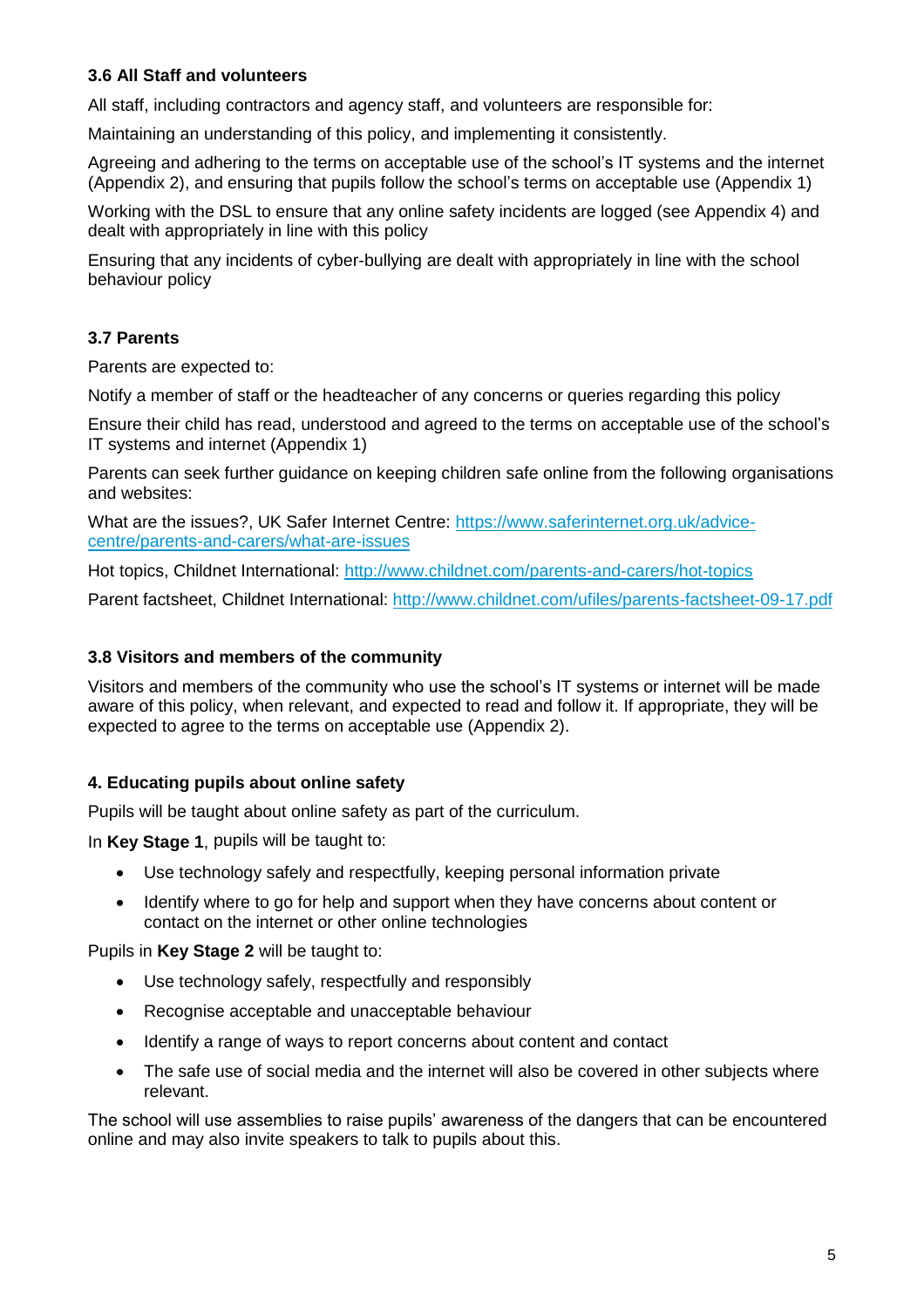#### **5. Educating parents about online safety**

The school will raise parents' awareness of internet safety in letters or other communications home, and in information via our website. This policy will also be shared with parents.

If parents have any queries or concerns in relation to online safety, these should be raised in the first instance with the headteacher and/or the DSL.

Concerns or queries about this policy can be raised with any member of staff or the headteacher.

#### **6. Cyber-bullying**

#### **6.1 Definition**

Cyber-bullying takes place online, such as through social networking sites, messaging apps or gaming sites. Like other forms of bullying, it is the repetitive, intentional harming of one person or group by another person or group, where the relationship involves an imbalance of power. (See also the school Behaviour Policy.)

#### **6.2 Preventing and addressing cyber-bullying**

To help prevent cyber-bullying, we will ensure pupils understand what it is, and what to do if they become aware of it happening to them or others. We will ensure that pupils know how to report any incidents and are encouraged to do so, including where they are a witness rather than the victim.

The school will actively discuss cyber-bullying with pupils, explaining the reasons why it occurs, the forms it may take and what the consequences can be. Teaching staff are also encouraged to find opportunities to use aspects of the curriculum to cover cyber-bullying. This includes personal, social, health and economic (PSHE) education, and other subjects where appropriate.

All staff, governors and volunteers (where appropriate) receive training on cyber-bullying, its impact and ways to support pupils, as part of safeguarding training

The school also sends information on cyber-bullying to parents so that they are aware of the signs, how to report it and how they can support children who may be affected.

In relation to a specific incident of cyber-bullying, the school will follow the processes set out in the school Behaviour Policy. Where illegal, inappropriate or harmful material has been spread among pupils, the school will use all reasonable endeavours to ensure the incident is contained.

The DSL will consider whether the incident should be reported to the police if it involves illegal material, and will work with external services if it is deemed necessary to do so.

#### **6.3 Examining electronic devices**

School staff have the specific power under the Education and Inspections Act 2006 (which has been increased by the Education Act 2011) to search for and, if necessary, delete inappropriate images or files on pupils' electronic devices, including mobile phones, iPads and other tablet devices, where they believe there is a 'good reason' to do so.

When deciding whether there is a good reason to examine or erase data or files on an electronic device, staff must reasonably suspect that the data or file in question has been, or could be, used to cause harm, and / or disrupt teaching, and / or break any of the school rules

If inappropriate material is found on the device, it is up to the staff member in conjunction with the DSL or other member of the senior leadership team to decide whether they should: delete that material, or retain it as evidence (of a criminal offence or a breach of school discipline), and / or report it to the police

Any searching of pupils will be carried out in line with the DfE's latest guidance on [screening,](https://www.gov.uk/government/publications/searching-screening-and-confiscation)  [searching and confiscation.](https://www.gov.uk/government/publications/searching-screening-and-confiscation)

Any complaints about searching for, or deleting inappropriate images or files on pupils' electronic devices will be dealt with through the school complaints procedure.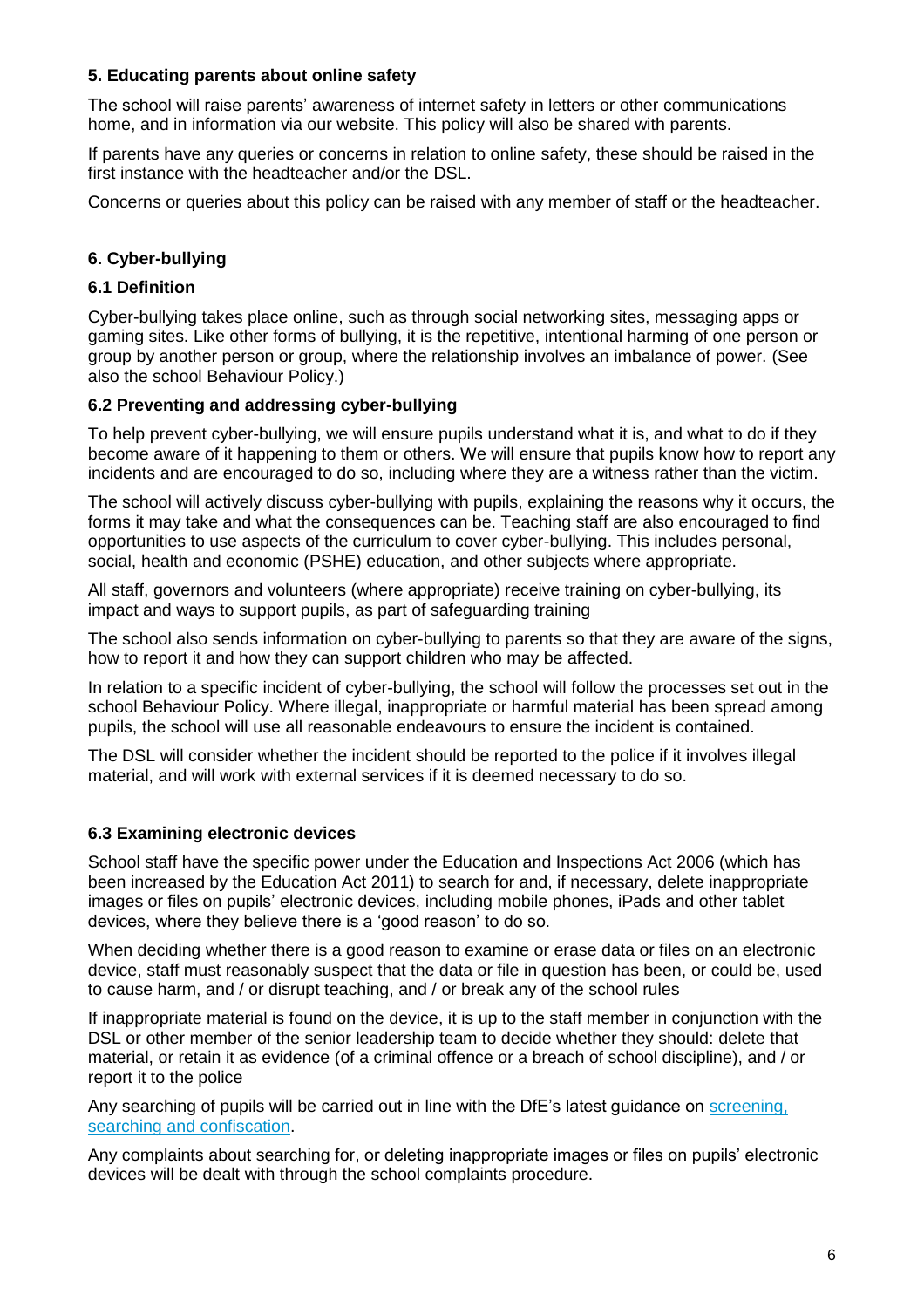#### **7. Acceptable use of the internet in school**

All children, parents, staff, volunteers and governors are expected to sign an agreement regarding the acceptable use of the school's IT systems and the internet (Appendices 1 and 2). Visitors will be expected to read and agree to the school's terms on acceptable use if relevant.

Use of the school's internet must be for educational purposes only, or for the purpose of fulfilling the duties of an individual's role.

We will monitor the websites visited by pupils, staff, volunteers, governors and visitors (where relevant) to ensure they comply with the above.

More information is set out in the acceptable use agreements in Appendices 1 and 2.

#### **8. Pupils using mobile devices in school**

Children may not bring mobile devices into school. Should they do so, these will be held in the office until the end of the day, and parents informed.

#### **9. Staff using work devices outside school**

Staff members using a work device outside school must not install any unauthorised software on the device and must not use the device in any way which would violate the school's terms of acceptable use, as set out in Appendix 2.

Staff must ensure that their work device is secure and password-protected, and that they do not share their password with others. They must take all reasonable steps to ensure the security of their work device when using it outside school. Any USB devices containing data relating to the school must be encrypted. Work devices must be used solely for work activities.

If staff have any concerns over the security of their device, they must seek advice from the technical support service provider (Koala IT).

#### **10. How the school will respond to issues of misuse**

Where a pupil misuses the school's IT systems or internet, we will follow the procedures set out in the behaviour policy. The action taken will depend on the individual circumstances, nature and seriousness of the specific incident, and will be proportionate.

Where a staff member misuses the school's IT systems or the internet, or misuses a personal device where the action constitutes misconduct, the matter will be dealt with in accordance with the staff disciplinary procedures. The action taken will depend on the individual circumstances, nature and seriousness of the specific incident.

The school will consider whether incidents which involve illegal activity or content, or otherwise serious incidents, should be reported to the police.

#### **11. Training**

All new staff members will receive training, as part of their induction, on safe internet use and online safeguarding issues including cyber-bullying and the risks of online radicalisation.

All staff members will receive refresher training at least once each academic year as part of safeguarding training, as well as relevant updates as required (for example through emails, ebulletins and staff meetings).

The DSL and Deputy DSL will undertake child protection and safeguarding training, which will include online safety, at least every 2 years. They will also update their knowledge and skills on the subject of online safety at regular intervals, and at least annually.

Governors and volunteers will receive training on safe internet use and online safeguarding issues as part of their safeguarding training. More information about safeguarding training is set out in our Child Protection policy.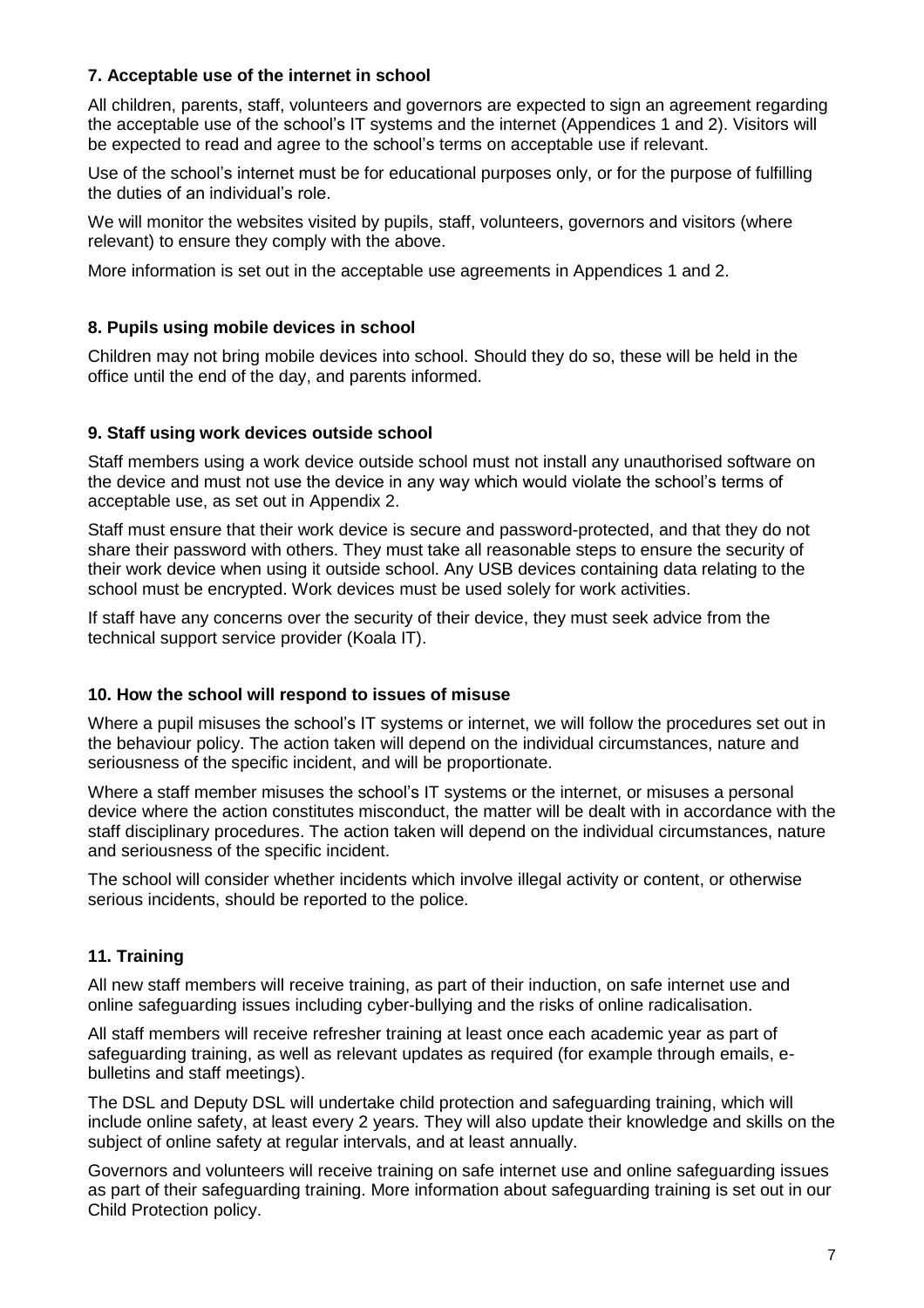#### **12. Monitoring arrangements**

The DSL logs behaviour and safeguarding issues, related to online safety. An incident report log can be found in Appendix 4.

This policy will be reviewed by the Curriculum Committee on a two yearly basis.

#### **13. Links with other policies**

This Online Safety policy is linked to our: Child Protection policy Behaviour policy Staff disciplinary procedures Data protection policy and privacy notices Complaints procedure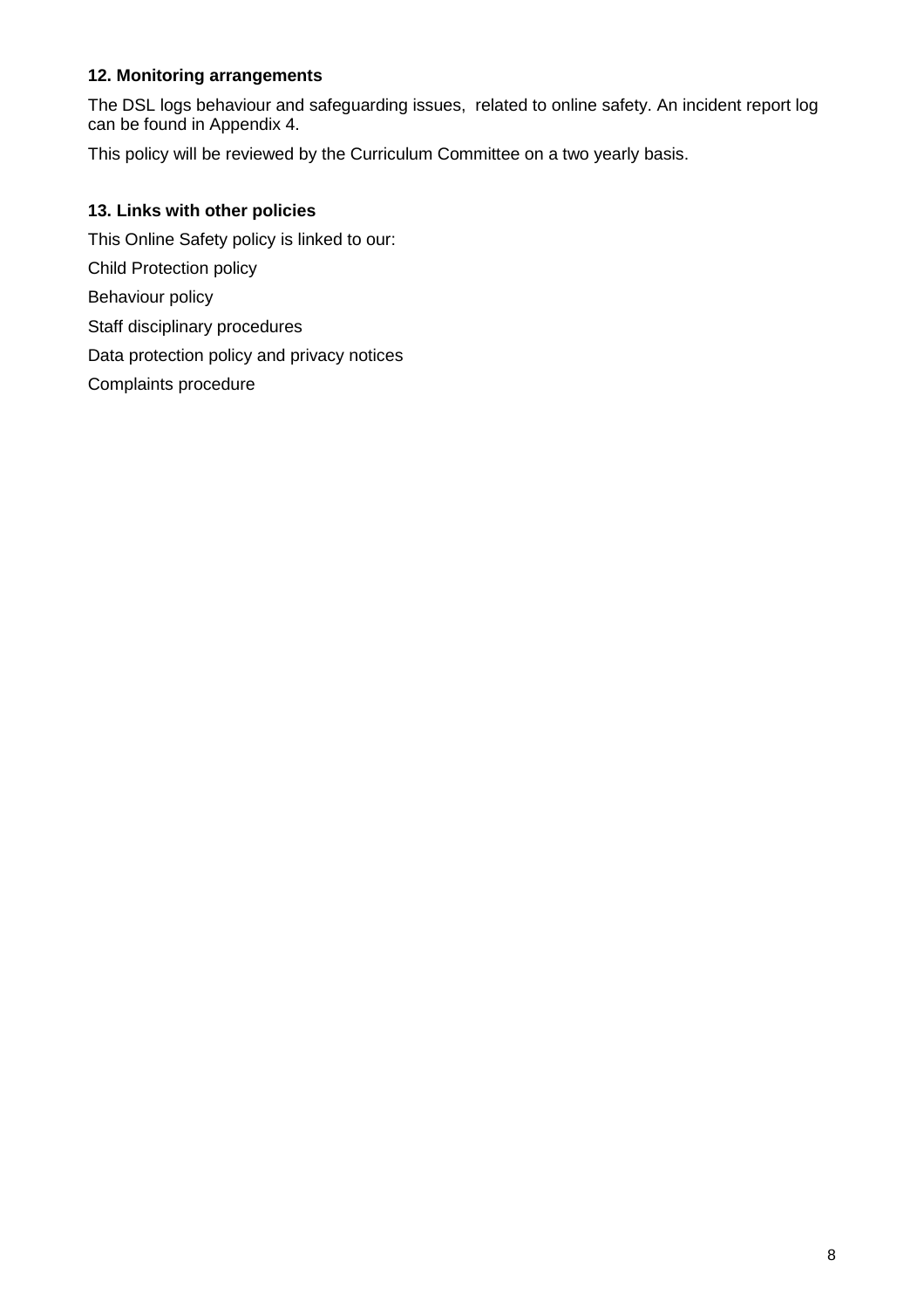#### **Appendix 1: Acceptable Use Agreement (Children and Parents / Carers)**

#### **Acceptable Usage Policy for Pupils**

You should follow these guidelines whenever you are using the internet (for work or fun activities and games) in and out of school.

Be **SMART** online at Radley CE Primary School!

- **S**afe: Keep your personal information safe. Think carefully before sharing information or pictures.
- **M**eeting: Never arrange to meet an online friend because it can be dangerous.
- **A**ccepting: Do not accept emails, messages and friend requests from people that you don't know. If you receive a message that makes you feel uncomfortable, don't reply! Instead, tell an adult that you trust.
- **R**eliable: Information on the internet may not be true. Not everyone online is who they say they are.
- **T**ell: If you feel uncomfortable or worried, tell an adult that you trust.



#### **Online Safety Acceptable Usage Policy for Pupils**

#### **Child**

My parents and I have read the Online Safety Acceptable Usage Policy and I agree to follow it. Child's signature:

#### **Parents / Carers**

As a parent or carer, I have read, discussed and explained the Online Safety Acceptable Usage Policy with my child. I understand that if he/ she fails to follow the Online Safety Acceptable Usage Policy, his/her internet access may be withdrawn and I will be informed.

Parent / Carer's signature: etc. and the state of the Date: contract of the Date: contract of the Date: contract of the Date: contract of the Date: contract of the Date: contract of the Date: contract of the Date: contract

#### **Copyright Release**

The school may include children's work on web pages, ICT presentations, educational or interest articles for magazines or similar. Please rest assured the child's safety will always be of paramount importance and no personal information will be made public. Please sign this copyright release if you are happy for your child's work to be shared in this way. (This can be changed at any time: please see the Headteacher or IT Co-ordinator).

I consent for the school to publish my child's work on the internet, subject to strict confidentiality of personal information.

Parent / Carer's signature: **Example 2018**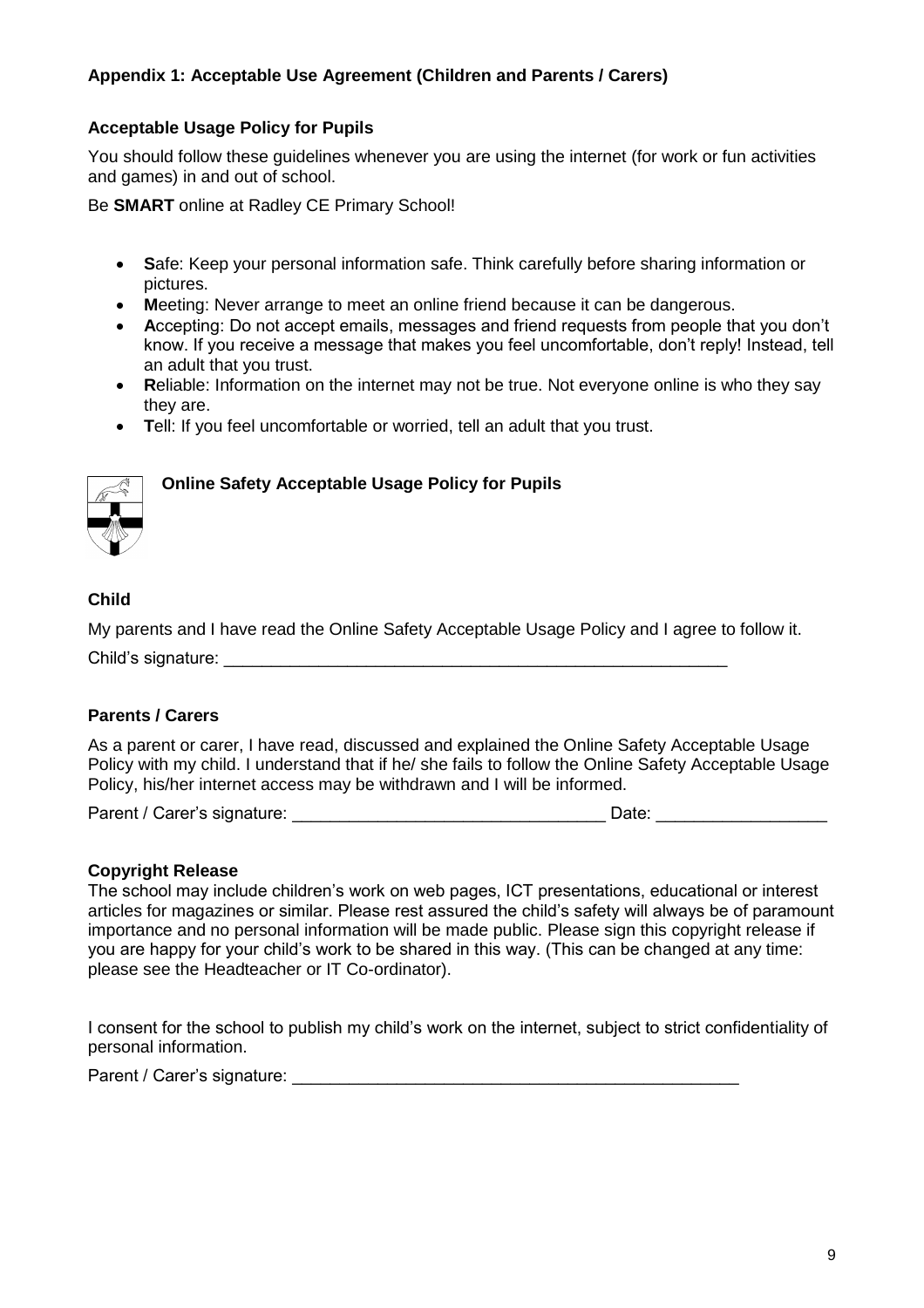#### **Acceptable Usage Policy for Staff**

# **Acceptable use of the school's IT systems and the internet: agreement for staff, governors, volunteers and visitors Name:**  When using the school's IT systems and accessing the internet, I will not: Access, or attempt to access inappropriate material, including but not limited to material of a violent, criminal or pornographic nature Use them in any way which could harm the school's reputation Access social networking sites or chat rooms Use any improper language when communicating online, including in emails or other messaging services Install any unauthorised software Share my password with others or log in to the school's network using someone else's details I will only use the school's IT systems and access the internet for educational purposes or for the purpose of fulfilling the duties of my role. I agree that the school will monitor the websites I visit. I will take all reasonable steps to ensure that work devices are secure and passwordprotected when using them outside school, and keep all data securely stored in accordance with this policy and the school's data protection policy. I will let the designated safeguarding lead (DSL) and IT Co-ordinator know if a child informs me they have found any material which might upset, distress or harm them or others, and will also do so if I encounter any such material. I will deal with incidents of cyberbullying in accordance with the school's behaviour and anti-bullying policies. I will always use the school's IT systems and internet responsibly, and ensure that pupils in my care do so too. **Signed: Date:**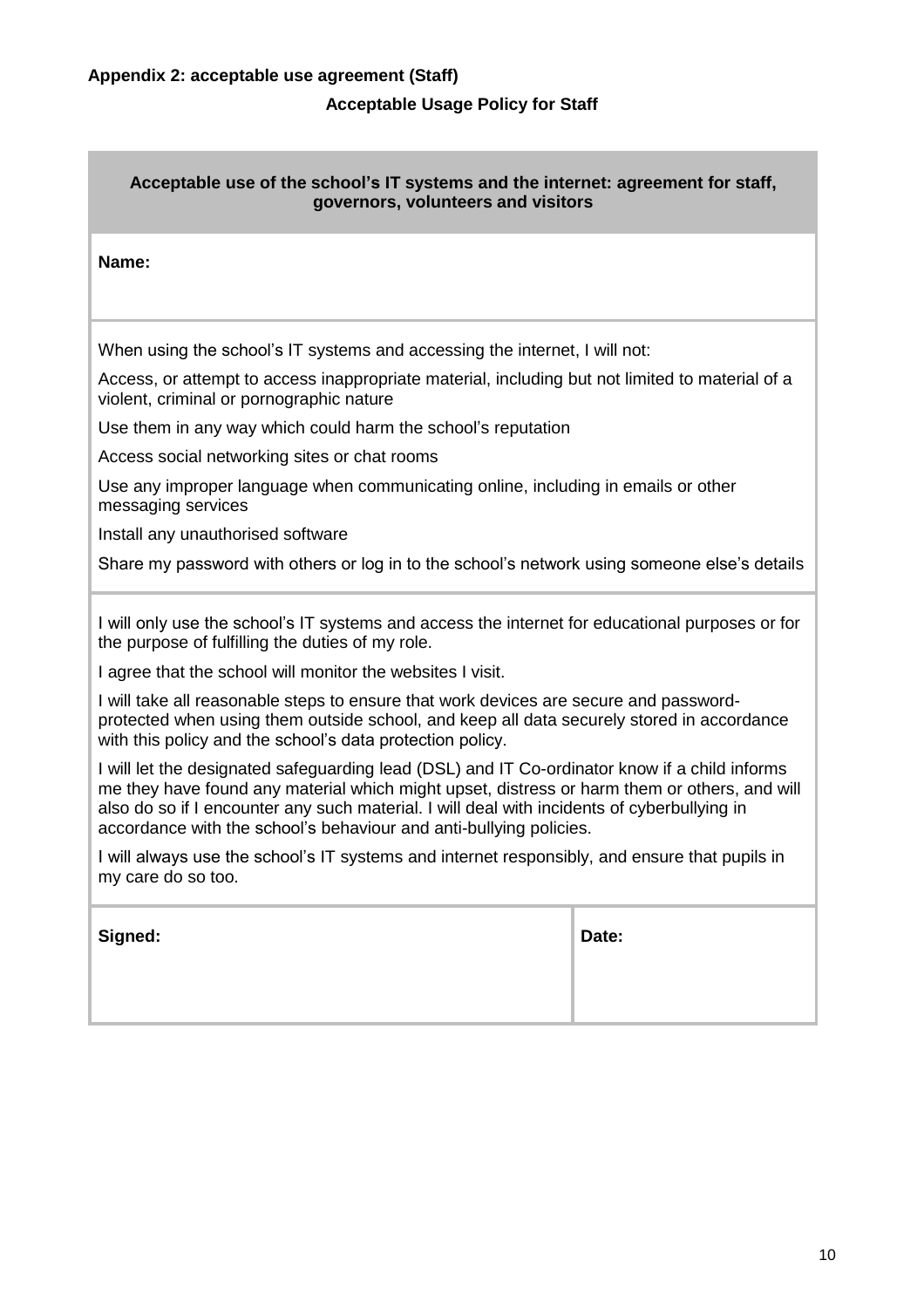# **Appendix 3: Online safety training needs – self-audit for staff**

**State State** 

| Online safety training needs audit                                                                                     |       |  |  |  |  |  |
|------------------------------------------------------------------------------------------------------------------------|-------|--|--|--|--|--|
| Name of staff member/volunteer:                                                                                        | Date: |  |  |  |  |  |
| Do you know the name of the person who has lead responsibility<br>for online safety in school?                         |       |  |  |  |  |  |
| Do you know what you must do if a pupil approaches you with a<br>concern or issue?                                     |       |  |  |  |  |  |
| Are you familiar with the school's acceptable use agreement for<br>staff, volunteers, governors and visitors?          |       |  |  |  |  |  |
| Are you familiar with the school's acceptable use agreement for<br>pupils and parents?                                 |       |  |  |  |  |  |
| Do you regularly change your password for accessing the school's<br>ICT systems?                                       |       |  |  |  |  |  |
| Are you familiar with the school's approach to tackling cyber-<br>bullying?                                            |       |  |  |  |  |  |
| Are there any areas of online safety in<br>which you would like training/further<br>training? Please record them here. |       |  |  |  |  |  |